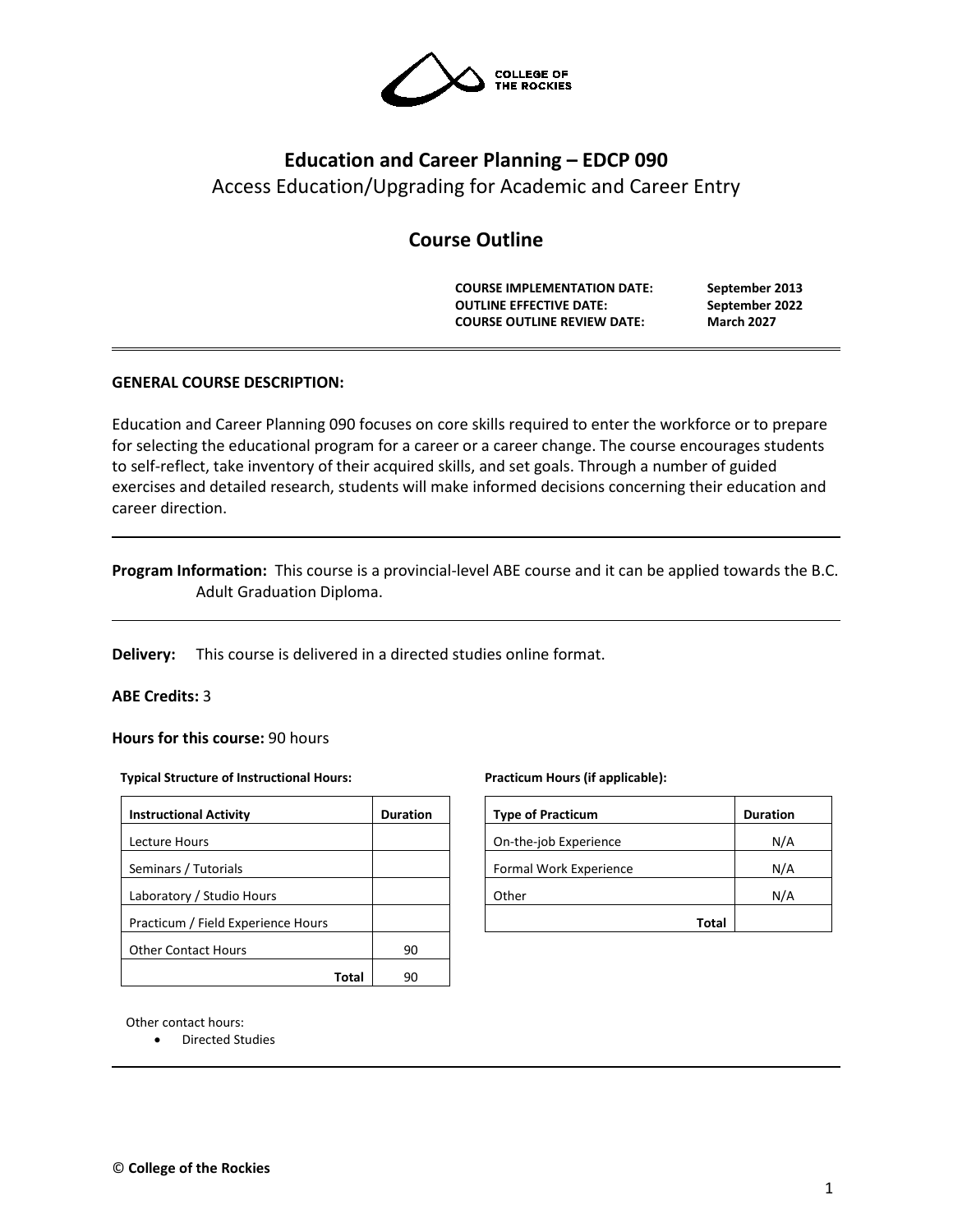Mary Shier, BA, PIDP, MEd

Signature

#### **APPROVAL SIGNATURES:**

Department Head Joy Brown E-mail: [jbrown3@cotr.bc.ca](mailto:jbrown3@cotr.bc.ca) Dean of Trades and Technology Dr. Jack Moes E-mail: [jmoes@cotr.bc.ca](mailto:jmoes@cotr.bc.ca)

Department Head Signature

Dean Signature

EDCO

Valid from: September 2022 – March 2027

Education Council Approval Date

#### **COURSE PREREQUISITES AND TRANSFER CREDIT:**

**Prerequisites:** Assessment or instructor permission

**Corequisites:** ENGL 080, 090, 091 or 092 is recommended

#### **Flexible Assessment (FA):**

Credit can be awarded for this course through FA  $\Box$  Yes  $\Box$  No

Learners may request formal recognition for flexible assessment at the College of the Rockies through one or more of the following processes: External Evaluation, Worksite Assessment, Demonstration, Standardized Test, Self-assessment, Interview, Products/Portfolio, Challenge Exam. Contact an Education Advisor for more information.

**Transfer Credit:** For transfer information within British Columbia, Alberta and other institutions, please visit [http://www.cotr.bc.ca/Transfer.](http://www.cotr.bc.ca/Transfer)

> Students should also contact an academic advisor at the institution where they want transfer credit.

**Prior Course Number:** N/A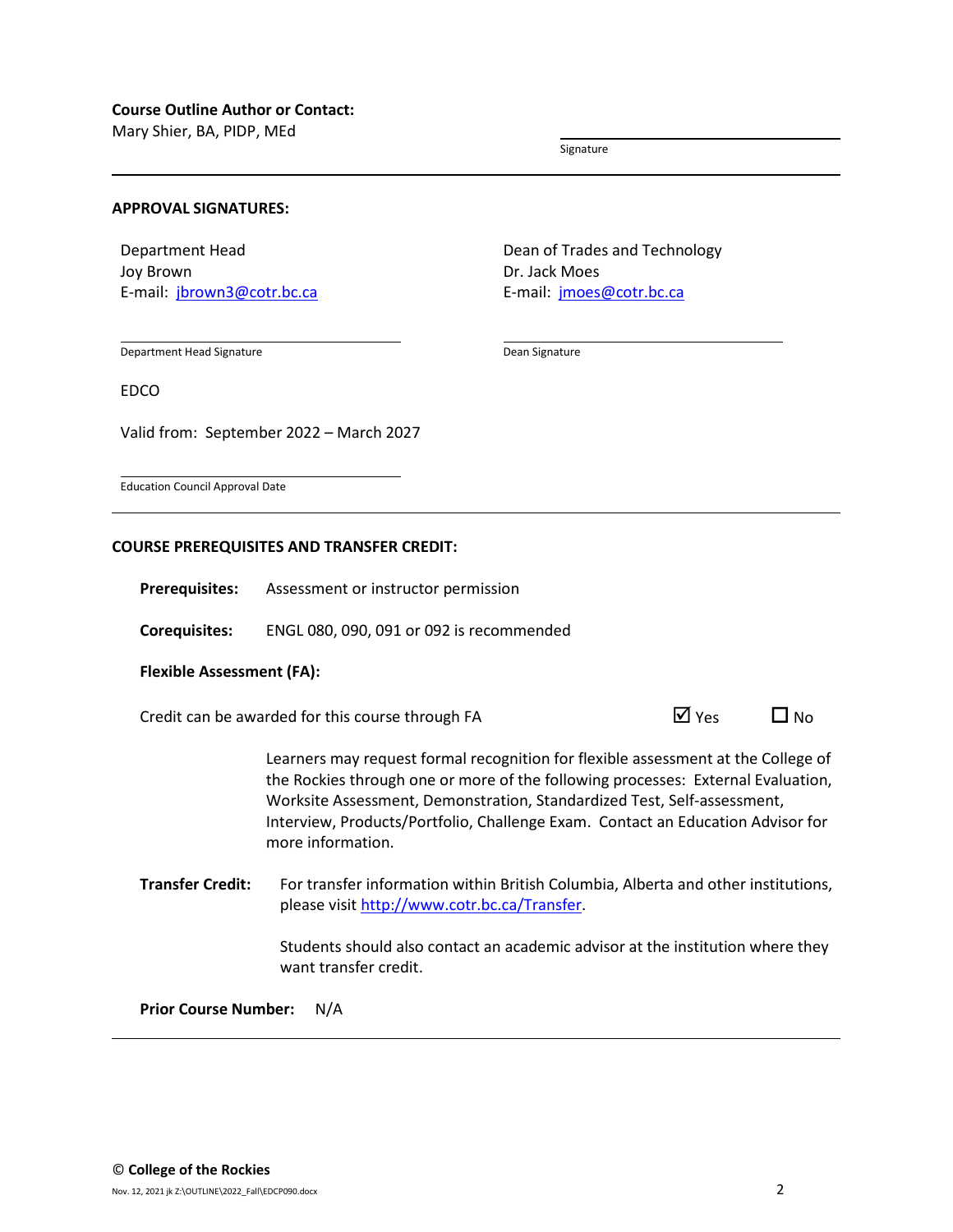#### **Textbooks and Required Resources:**

There are no textbooks required for this course. The course material is a series of open educational resource (OER) chapters. They are embedded into the online platform for the course.

#### **LEARNING OUTCOMES:**

Upon successful completion of this course, students will be able to

Education and Career Exploration Skills

- analyze current labour market and future trends
- investigate and develop a personal network
- undertake occupational and educational research
- identify available funding supports
- apply personal values, strengths, skills, and interests to optional career paths
- recognize entrepreneurial options
- investigate and utilize work-related community resources
- familiarize themselves with student support services use a fluid process of goal setting for educational and career planning

#### Communication Skills

- identify and practice active listening skills in a variety of situations
- demonstrate a knowledge of the range of effective speaking strategies
- extract, assess and exchange information using visual and electronic media
- recognize diverse cultural styles of communication
- identify and interpret non-verbal communication
- develop and apply effective writing processes in a variety of contexts
- develop self-awareness of personal qualities, values, interests and abilities
- apply critical thinking skills

Personal Awareness Skills

- recognize that self-esteem is a life-long process
- recognize personal feelings and their influence
- employ strategies to deal with anger
- assess and manage stress
- analyze and utilize time management strategies
- explore and connect personal assumptions with behavior
- clarify personal values and their impact on choices
- create awareness of the spiritual, physical, intellectual and emotional dimensions of self

Interpersonal Skills

- examine group process and practice the skills necessary for successful group experiences
- review problem solving models and develop group decision making strategies
- research and use the various methods of conflict resolution and demonstrate their use
- clarify the definition of assertiveness and implement successful techniques
- analyze the reasons for bias and develop the ability to recognize it in everyday situations
- identify issues around all forms of prejudice and practice non-discriminatory interpersonal skills
- investigate the various types of relationships and interaction they have with others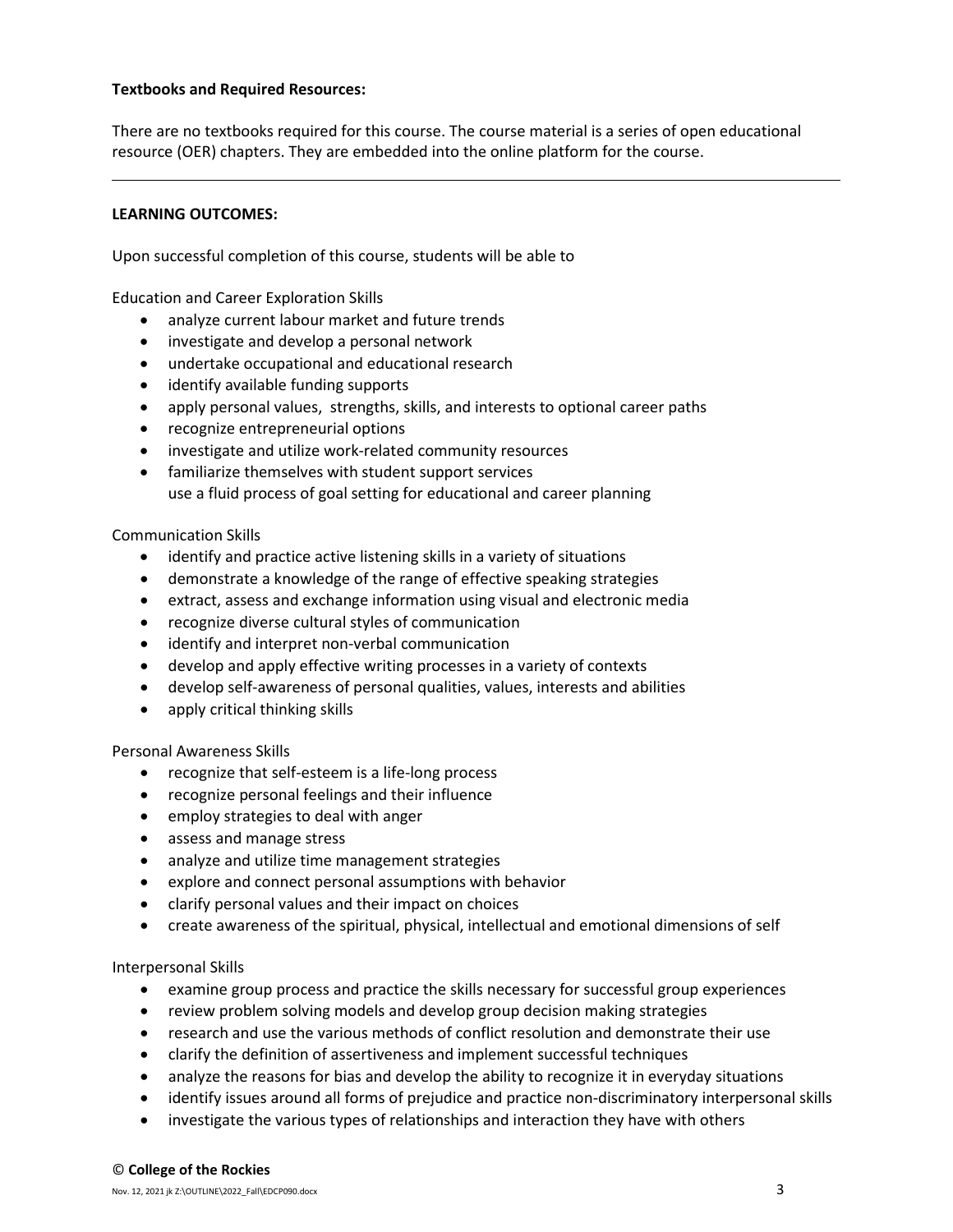- identify methods of developing positive relationships, including effective communication techniques
- examine the diversity of relationships and cultures in Canadian society

#### Living Skills

- design and implement a personal budget
- formulate financial planning for the future
- investigate nutrition and impact on personal health
- assess personal wellness
- investigate and utilize community resources
- strengthen personal support system and advocacy options
- examine the impact of lifestyles choices
- explore techniques for being an effective consumer

#### Job Search

- identify and plan the major steps of the job search process
- develop effective interview strategies
- develop and maintain job search networks
- create effective resume and cover letter

#### Career Management

- examine labour/union negotiation and human rights
- review Labour Standards Act
- investigate entrepreneurial options
- develop strategies preparing for career transition
- develop strategies and attitudes to maintain employment
- identify workplace ethics

## **EVALUATION AND ASSESSMENT (Directed Studies Delivery):**

| <b>Assignments</b>                       | % Of Total Grade |  |  |
|------------------------------------------|------------------|--|--|
| Module 1- Activities/Assignments/Quizzes | 16%              |  |  |
| Module 2- Activities/Assignments/Quizzes | 14%              |  |  |
| Module 3- Activities/Assignments/Quizzes | 14%              |  |  |
| Module 4- Activities/Assignments/Quizzes | 14%              |  |  |
| Module 5- Activities/Assignments/Quizzes | 14%              |  |  |
| Module 6- Activities/Assignments/Quizzes | 14%              |  |  |
| Module 7- Activities/Assignments/Quizzes | 14%              |  |  |
| <b>Total</b>                             | 100%             |  |  |
|                                          |                  |  |  |

*Please see the instructor's syllabus for specific classroom policies related to this course, such as details of evaluation, penalties for late assignments and use of electronic aids.*